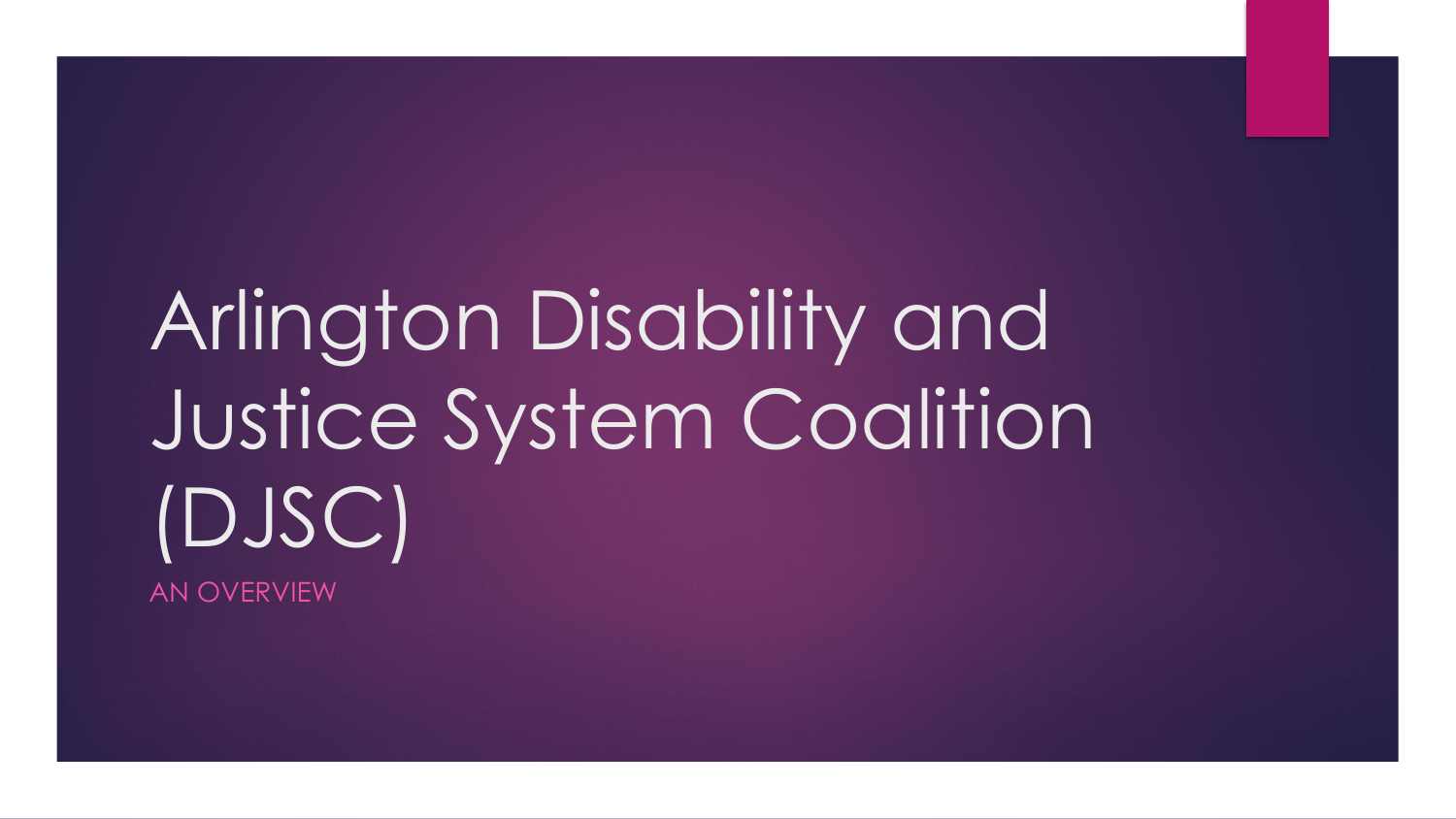## Mission Statement

The Arlington Disability and Justice System Coalition (DJSC) is a diverse, collaborative county-wide coalition focused on reforming the developmental disability (DD) community's interactions with the criminal justice system and creating the most inclusive community possible.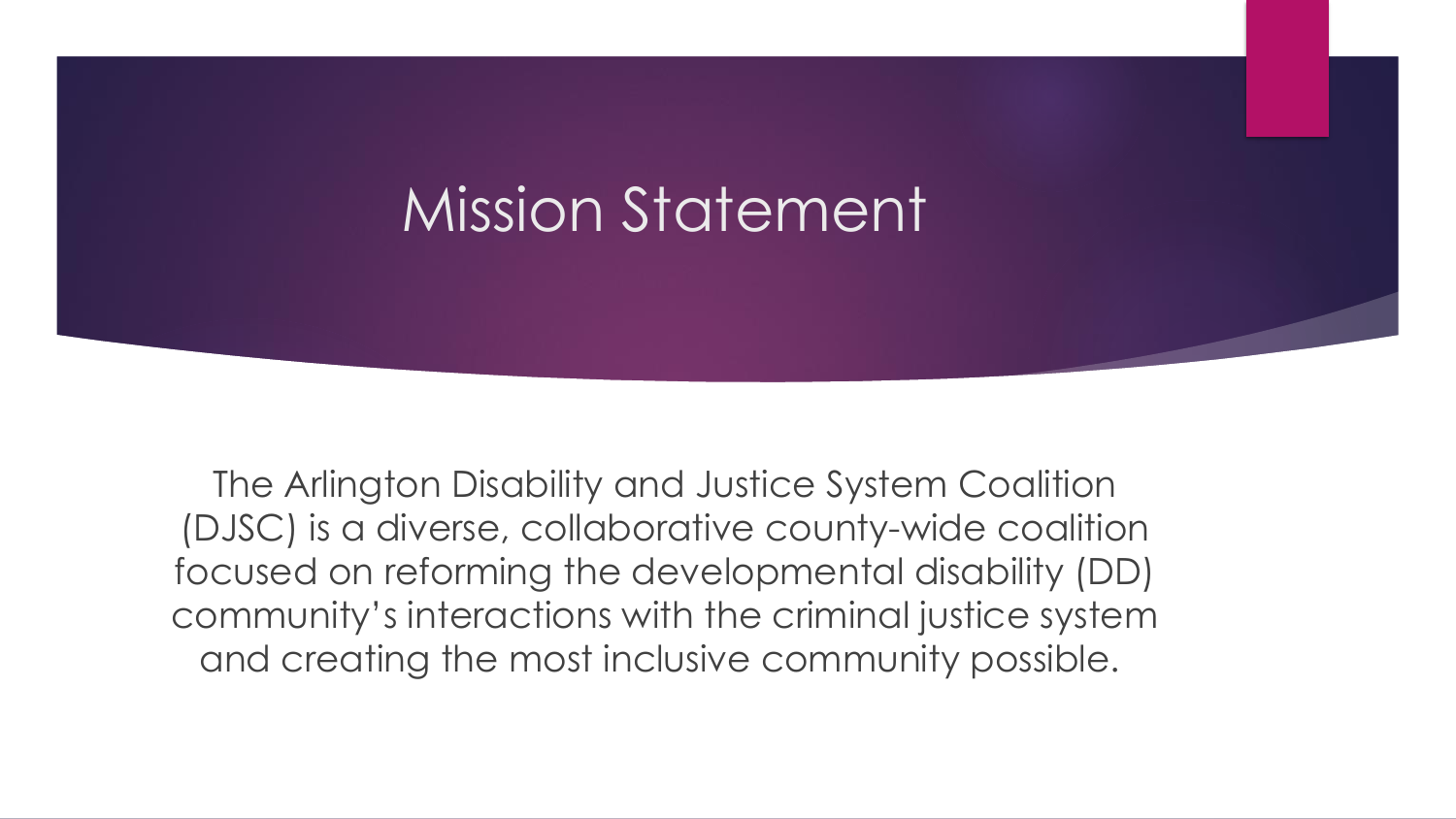## Our Goals, Strategies, & Values

We are focused on:

- Proactively creating training, tools, partnerships, and resources to help first responders, attorneys, and court professionals identify people with developmental disabilities and adapt their interactions to meet the needs of those individuals with a focus on safety for all.
- ▶ 2. Responding to the needs of people with developmental disabilities in the criminal justice system, including connecting them and their support teams with vital resources and partners.
- ▶ 3. Recognizing and promoting that the Courts and criminal justice system are not the best mechanisms for people with developmental disabilities to obtain supports and services and advocating for the least restrictive alternative consistent with public safety.